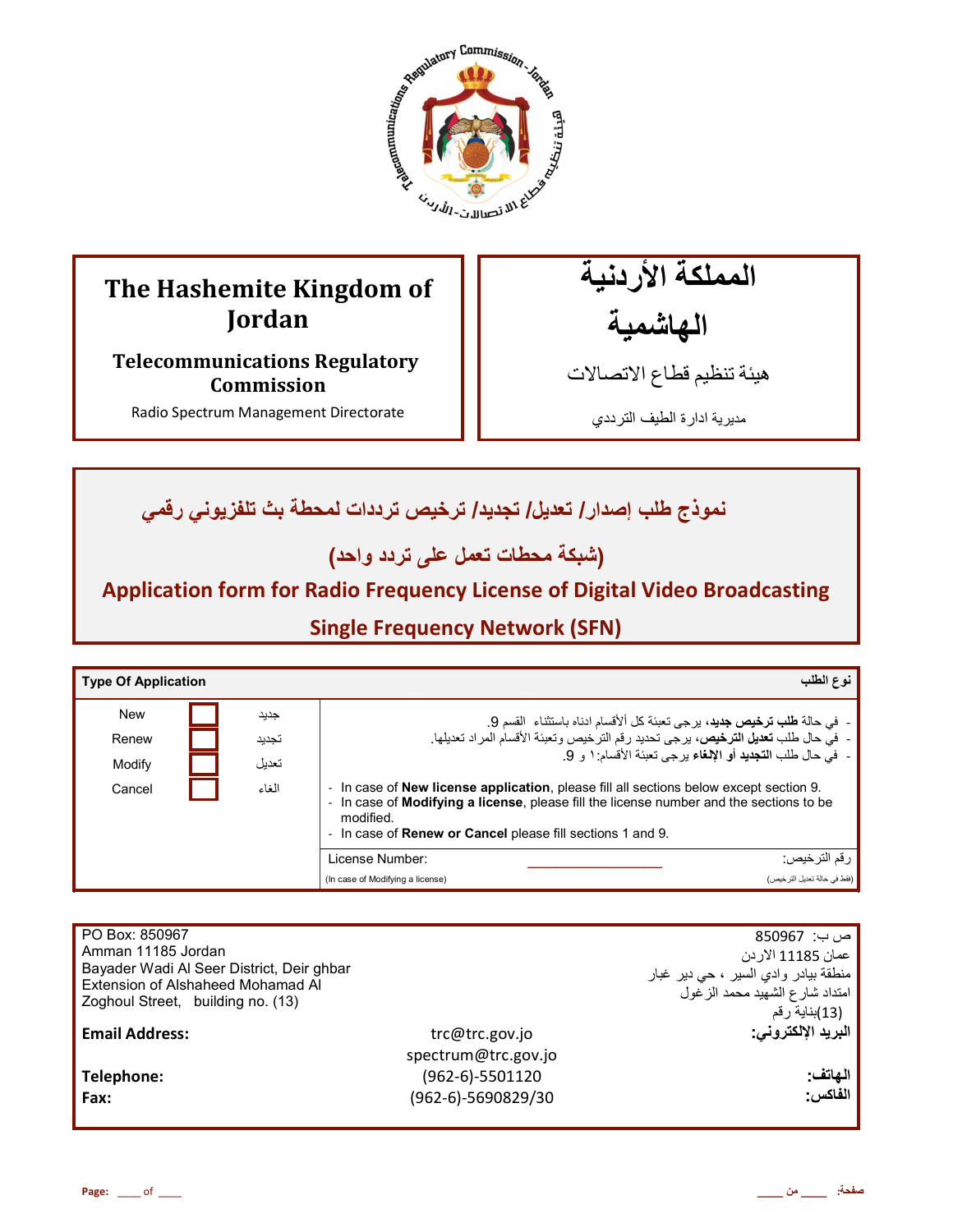

## دائرة إدارة الطيف التردد*ي*

**Radio Spectrum Management Department** 

نموذج طلب إصدار / تعديل/ تجديد/ ترخيص ترددات لمحطة بث تلفزيون*ي* رق*مي* 

**(**شبكة محطات تعمل على تردد واحد**)** 

**Application form for Radio Frequency License of Digital Video Broadcasting**

 **Single Frequency Network (SFN)**

رم رf &دم اط\*ب: **\_\_\_\_\_\_\_\_\_\_\_\_\_\_\_\_\_\_\_\_\_\_** :number Reference Applicant

| Administrative Information (to be filled by Applicant)<br>l1.                                                                                                                                                                                                                                                                  |                                    |                                           |                   | معلومات ادارية (تعبأ من قِبل مُقدم الطلب) |                                                                                                                                                                                                                                      |                 |
|--------------------------------------------------------------------------------------------------------------------------------------------------------------------------------------------------------------------------------------------------------------------------------------------------------------------------------|------------------------------------|-------------------------------------------|-------------------|-------------------------------------------|--------------------------------------------------------------------------------------------------------------------------------------------------------------------------------------------------------------------------------------|-----------------|
| 1.1                                                                                                                                                                                                                                                                                                                            | اسم المرخص له / Licensee Name      |                                           |                   |                                           |                                                                                                                                                                                                                                      |                 |
| ر مز المستخدم / User ID<br>(Fill "Applicant Identification form", in case you are a new applicant or you do not have<br>1.2<br>vour User ID) /<br>(الرجاء تعنة "طلب تحديد هوية مقدم الطلب " في حال كنت تقدم طلب لأول مرة أو لا تعرف ر مز المستخدم الخاص بك)                                                                    |                                    |                                           |                   |                                           |                                                                                                                                                                                                                                      |                 |
| 1.3                                                                                                                                                                                                                                                                                                                            |                                    | الشخص المخول بالتوقيع / Authorized Person |                   |                                           |                                                                                                                                                                                                                                      |                 |
| 1.4                                                                                                                                                                                                                                                                                                                            | المسؤول التقني / Technical Contact |                                           |                   |                                           |                                                                                                                                                                                                                                      |                 |
|                                                                                                                                                                                                                                                                                                                                |                                    |                                           |                   |                                           | أتعهد بأن المعلومات المذكورة في هذا الطلب وأيّ معلومات أخرى مرفقة به، هي معلومات صحيحة. كما أنني أتعهد بأنني اطلعت على جميع القوانين والقرارات<br>والشروط المنظمة للترخيص الراديوي والتي يجب على الإلتزام بها لحين صدور هذا الترخيص. |                 |
| certify that the information on this form and any other information given in support of this application are correct. I also certify that I<br>have read the TRC Regulations and the licensing terms and conditions Specified by the TRC which I shall abide by throughout the<br>process until issuance of the radio license. |                                    |                                           |                   |                                           |                                                                                                                                                                                                                                      |                 |
|                                                                                                                                                                                                                                                                                                                                |                                    |                                           |                   |                                           |                                                                                                                                                                                                                                      |                 |
|                                                                                                                                                                                                                                                                                                                                | Date Of Submission:                |                                           | تاريخ تقديم الطلب | Signature/Seal:                           |                                                                                                                                                                                                                                      | التو قيع/الختم: |
|                                                                                                                                                                                                                                                                                                                                |                                    | dd / mm / yyyy                            |                   |                                           |                                                                                                                                                                                                                                      |                 |

| For Administrative use Only |                                                                                        |                |                     | للاستخدام الاداري فقط |          |
|-----------------------------|----------------------------------------------------------------------------------------|----------------|---------------------|-----------------------|----------|
| 2.1                         | المرجع /TRC Reference Number                                                           |                |                     |                       |          |
| 2.2                         | Name of TRC Employee who received the application/<br>إسم موظف الهيئة الذي استلم الطلب |                |                     |                       |          |
| receipt:                    | Date of Application                                                                    | dd / mm / yyyy | تاريخ استلام الطلب: | Signature:            | التوقيع: |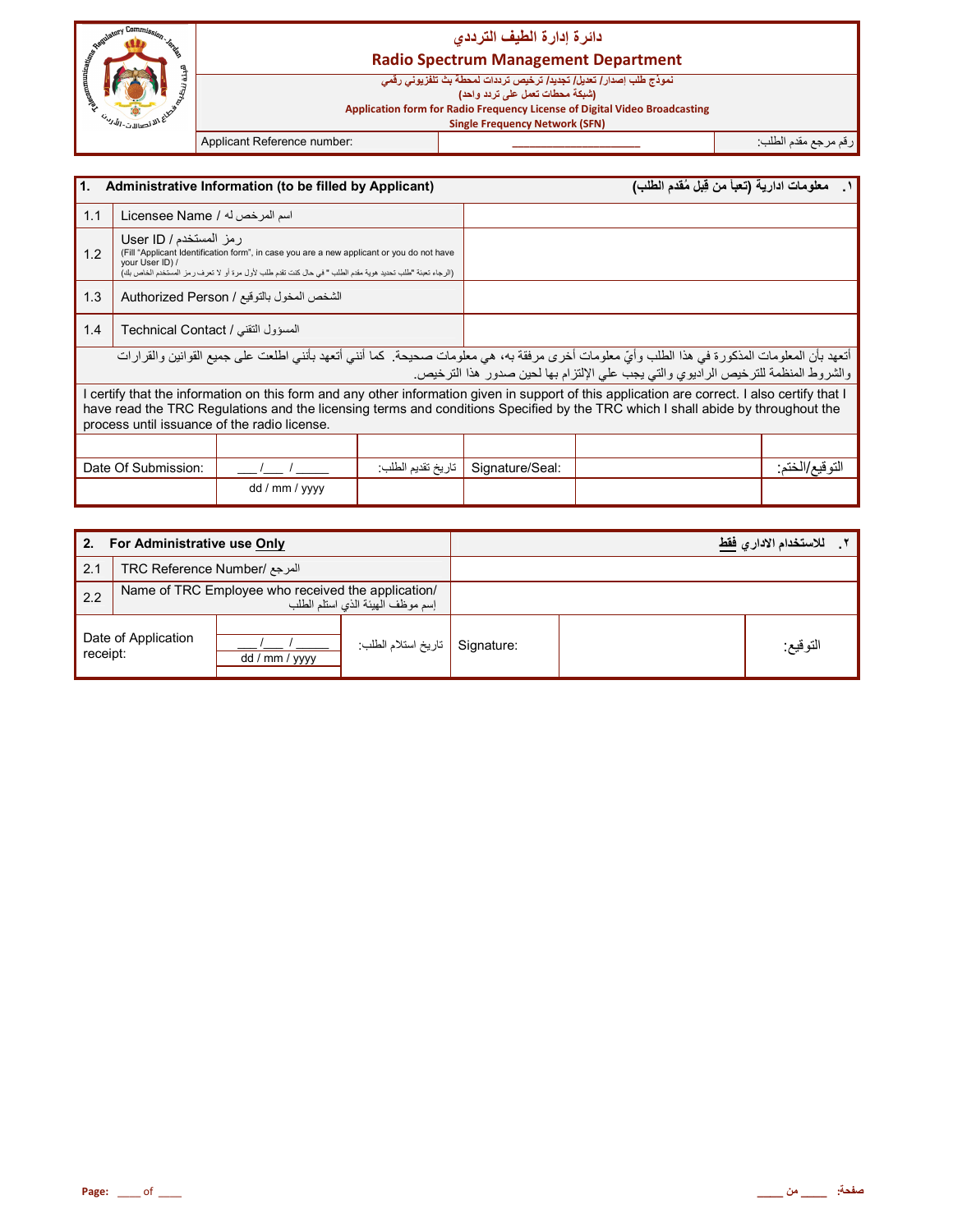| Sammise<br>٩.                      |                             | دائرة إدارة الطيف الترددى<br><b>Radio Spectrum Management Department</b>                                                                                                                                                     |                         |
|------------------------------------|-----------------------------|------------------------------------------------------------------------------------------------------------------------------------------------------------------------------------------------------------------------------|-------------------------|
| متصنالات- <i>الألا<sup>ل</sup></i> |                             | نموذج طلب إصدار/ تعديل/ تجديد/ ترخيص ترددات لمحطة بث تلفزيوني رقمي<br>(شبكة محطات تعمل على تردد واحد)<br>Application form for Radio Frequency License of Digital Video Broadcasting<br><b>Single Frequency Network (SFN)</b> |                         |
|                                    | Applicant Reference number: |                                                                                                                                                                                                                              | ارقم مرجع مقدم الطلب: ا |

| 3.  | <b>Network Information</b>               | معلومات الشبكة                                                                                                                      |
|-----|------------------------------------------|-------------------------------------------------------------------------------------------------------------------------------------|
| 3.1 | رقم معرف الشبكة أحادية التردد / SFN ID   |                                                                                                                                     |
| 3.2 | Classification                           | Commercial<br>Non-Commercial                                                                                                        |
| 3.3 | * نوع التضمين /Modulation Type           | 64-QAM<br>QPSK<br>16-QAM                                                                                                            |
| 3.4 | * معدل الترميز / Code Rate               | $\Box$ 2/3<br>5/6<br>$\begin{array}{ c c } \hline \quad & 3/4 \\ \hline \end{array}$<br>$\blacksquare$ 1/2<br>$\parallel$ 7/8<br>H. |
| 3.5 | * نمط الإستقبال / Reception Mode         | Portable outdoor<br>Portable indoor<br>Fixed<br>Mobile                                                                              |
| 3.6 | * نوع قناع الطيف / Type of Spectrum Mask | Non Critical<br>Sensitive                                                                                                           |

| 4.  | منطقة الخدمة<br><b>Area of Service</b>                        |                                                                                                                                                                                                                                                                                                |  |  |  |
|-----|---------------------------------------------------------------|------------------------------------------------------------------------------------------------------------------------------------------------------------------------------------------------------------------------------------------------------------------------------------------------|--|--|--|
| 4.1 | نوع منطقة الخدمة / Service Area Type                          | منطقة دائر بة<br>Circular Area<br>المحافظة<br>Kingdom wide<br>Governorate<br>علىي مستوى<br>(بر جي تعبئة الأقسام<br>يرجى عدم تعبئة<br>(برجي تعبئة القسم ٤٥)<br>(fill field $4.5$ )<br>(fill fields 4.2, 4.3 and 4.4)<br>(Do not fill the<br>أدناه) (الأقسام<br>4.34.2 و 4.4)<br>sections below) |  |  |  |
| 4.2 | Center of Service Area Longitude<br>خط طول محور منطقة الخدمة/ | Е<br>Sec.<br>Deg.<br>Min.                                                                                                                                                                                                                                                                      |  |  |  |
| 4.3 | Center of Service Area Latitude /<br>خط عرض محور منطقة الخدمة | N<br>Min.<br>Sec.<br>Deg.                                                                                                                                                                                                                                                                      |  |  |  |
| 4.4 | Radius of Service Area (Km) /<br>شعاع منطقة الخدمة            |                                                                                                                                                                                                                                                                                                |  |  |  |
| 4.5 | المحافظة / Governorate                                        |                                                                                                                                                                                                                                                                                                |  |  |  |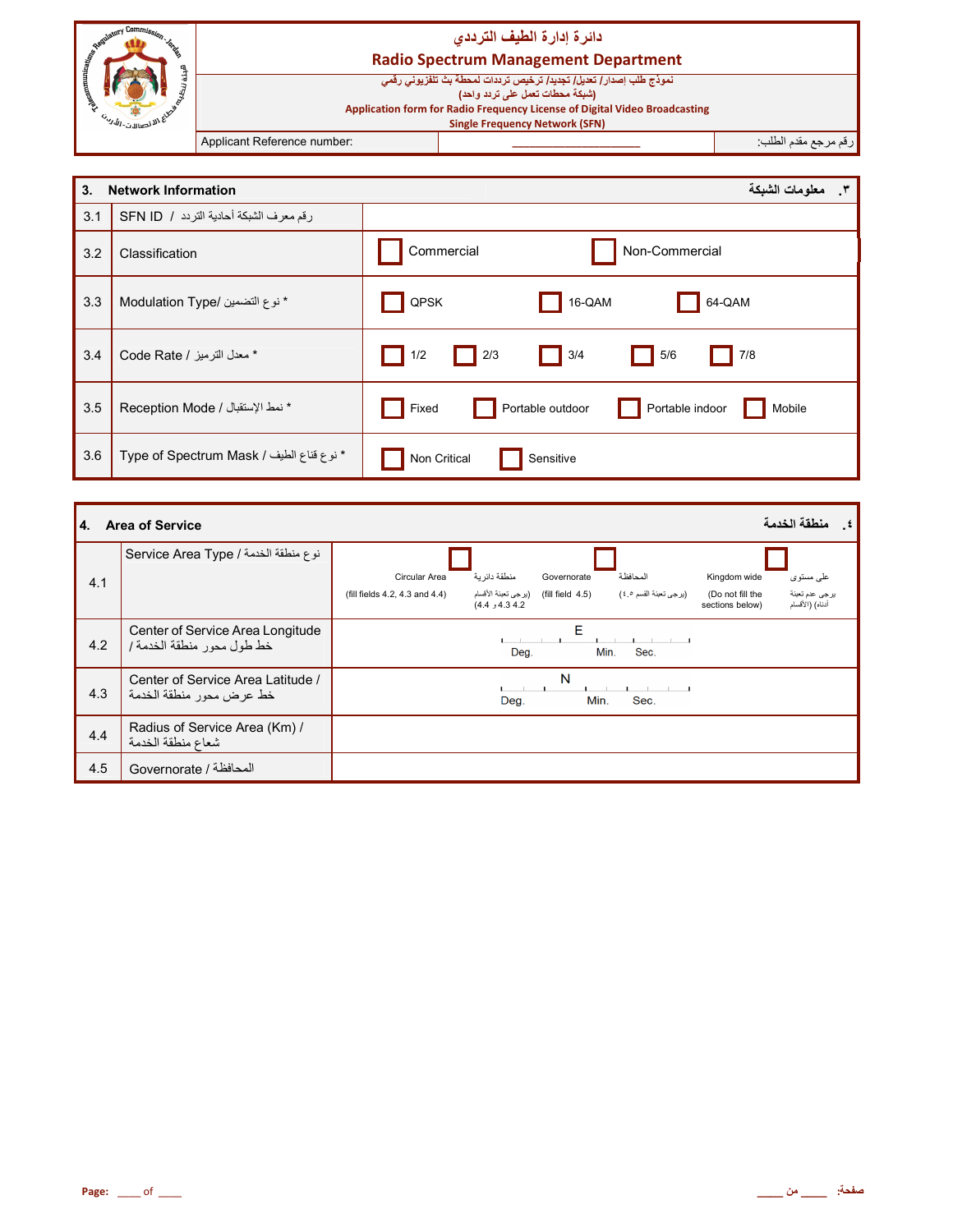

Remarks:<br>- In case of multiple Stations, please fill sections 5,6,7 and

| 5.  | <b>Station Geographical information</b> | المعلومات الجغرافية للمحطة<br>$\cdot$ $\circ$ |
|-----|-----------------------------------------|-----------------------------------------------|
| 5.1 | اسم الموقع / Site name                  |                                               |
| 5.2 | رمز الموقع / Site code                  |                                               |
| 5.3 | عنوان المحطة / Station Address          |                                               |
| 5.4 | خط الطول / Longitude                    | Е<br>Min.<br>Deg.<br>Sec.                     |
| 5.5 | خط العرض / Latitude                     | N<br>Deg.<br>Min.<br>Sec.                     |

| 6.  | <b>Station Specific Technical Information</b>                                            |                   | تفاصيل المعلومات التقنية لكل محطة |
|-----|------------------------------------------------------------------------------------------|-------------------|-----------------------------------|
| 6.1 | Effective Radiated power (dBW)/ (dBW)<br>* القدر ة المشعة الفعالة                        |                   |                                   |
| 6.2 | Antenna height AGL (m) / ارتفاع الهوائي فوق / Antenna height AGL<br>* مستوى الأرض (م)    |                   |                                   |
| 6.3 | Antenna Height above the mast base (m) /<br>ارتفاع الهوائي عن قاعدة البرج أو العامود (م) |                   |                                   |
| 6.4 | Antenna Mounting type / كيفية تثبيت الهوائي                                              | Green Field       | Rooftop                           |
|     |                                                                                          | <b>Wall Mount</b> | <b>Indoor Solution</b>            |

|     | <b>Equipment Details</b>                                                       | تفاصيل الأجهز ة |
|-----|--------------------------------------------------------------------------------|-----------------|
| 7.1 | Manufacturer of the main equipment/<br>. * الشر كة المصنِّعة للجهاز الرئيسي    |                 |
| 7.2 | * طراز الجهاز الرئيسي/ Model of the main equipment                             |                 |
| 7.3 | Manufacturer of the standby equipment/<br>, الشر كة المصنِّعة للجهاز الإحتياطي |                 |
| 7.4 | طراز الجهاز الإحتياطي/ Model of the standby equipment                          |                 |

<sup>&</sup>lt;u>ملاحظات:</u> في حال وجود أكثر من محطة برجي تعبئة الأقسام 5، 6، 7 و 8 لكل طة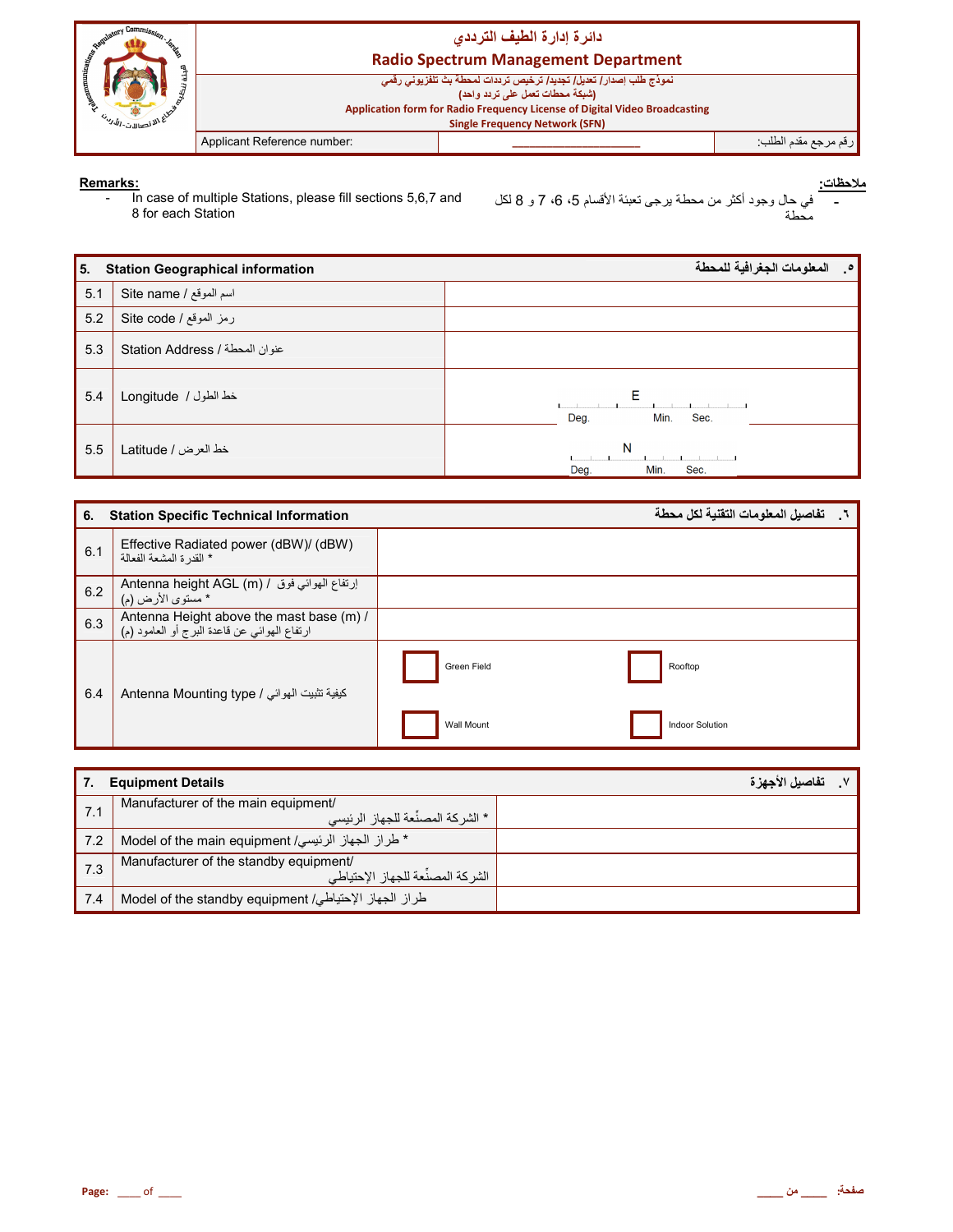|           | <b>COMMUNISTIC COMMUNISTIC REGISTER</b><br><b>Radio Spectrum Management Department</b><br>نموذج طلب إصدار/ تعديل/ تجديد/ ترخيص ترددات لمحطة بث تلفزيوني رقمي |  | دائرة إدارة الطيف الترددي                                                                                                                                                                                                                                                                                                                                                                                                                                                                                                                  |                                                                                                                                                                                                                                         |                                                                                                                                                                                                                                                                                                                                                                                                                                                                                          |                                                                                                                                                                                                                                                         |                                                                                                                                    |
|-----------|--------------------------------------------------------------------------------------------------------------------------------------------------------------|--|--------------------------------------------------------------------------------------------------------------------------------------------------------------------------------------------------------------------------------------------------------------------------------------------------------------------------------------------------------------------------------------------------------------------------------------------------------------------------------------------------------------------------------------------|-----------------------------------------------------------------------------------------------------------------------------------------------------------------------------------------------------------------------------------------|------------------------------------------------------------------------------------------------------------------------------------------------------------------------------------------------------------------------------------------------------------------------------------------------------------------------------------------------------------------------------------------------------------------------------------------------------------------------------------------|---------------------------------------------------------------------------------------------------------------------------------------------------------------------------------------------------------------------------------------------------------|------------------------------------------------------------------------------------------------------------------------------------|
|           | Application form for Radio Frequency License of Digital Video Broadcasting<br><sup>الا</sup> نصالات- <i>الل</i> ا <sup>ن</sup>                               |  |                                                                                                                                                                                                                                                                                                                                                                                                                                                                                                                                            | (شبكة محطات تعمل على تردد واحد)<br><b>Single Frequency Network (SFN)</b>                                                                                                                                                                |                                                                                                                                                                                                                                                                                                                                                                                                                                                                                          |                                                                                                                                                                                                                                                         |                                                                                                                                    |
|           |                                                                                                                                                              |  | Applicant Reference number:                                                                                                                                                                                                                                                                                                                                                                                                                                                                                                                |                                                                                                                                                                                                                                         |                                                                                                                                                                                                                                                                                                                                                                                                                                                                                          |                                                                                                                                                                                                                                                         | رقم مرجع مقدم الطلب:                                                                                                               |
|           |                                                                                                                                                              |  |                                                                                                                                                                                                                                                                                                                                                                                                                                                                                                                                            |                                                                                                                                                                                                                                         |                                                                                                                                                                                                                                                                                                                                                                                                                                                                                          |                                                                                                                                                                                                                                                         |                                                                                                                                    |
| 8.<br>8.1 | Antenna details<br>* الشركة المصنعة / Manufacturer                                                                                                           |  |                                                                                                                                                                                                                                                                                                                                                                                                                                                                                                                                            |                                                                                                                                                                                                                                         |                                                                                                                                                                                                                                                                                                                                                                                                                                                                                          |                                                                                                                                                                                                                                                         | تفاصيل الهوائيات<br>$\cdot^{\mathsf{A}}$                                                                                           |
| 8.2       | * الطراز / Model                                                                                                                                             |  |                                                                                                                                                                                                                                                                                                                                                                                                                                                                                                                                            |                                                                                                                                                                                                                                         |                                                                                                                                                                                                                                                                                                                                                                                                                                                                                          |                                                                                                                                                                                                                                                         |                                                                                                                                    |
| 8.3       | Antenna gain (dBd) / ربح الهوائي /                                                                                                                           |  |                                                                                                                                                                                                                                                                                                                                                                                                                                                                                                                                            |                                                                                                                                                                                                                                         |                                                                                                                                                                                                                                                                                                                                                                                                                                                                                          |                                                                                                                                                                                                                                                         |                                                                                                                                    |
| 8.4       | الإستقطاب / Polarization                                                                                                                                     |  |                                                                                                                                                                                                                                                                                                                                                                                                                                                                                                                                            |                                                                                                                                                                                                                                         | أفقي/ H - Horizontal                                                                                                                                                                                                                                                                                                                                                                                                                                                                     |                                                                                                                                                                                                                                                         | عامودي V – Vertical/   مدموج /M - Mixed                                                                                            |
|           | الإتجاهية / Birectivity الإتجاهية /                                                                                                                          |  |                                                                                                                                                                                                                                                                                                                                                                                                                                                                                                                                            |                                                                                                                                                                                                                                         | Omni                                                                                                                                                                                                                                                                                                                                                                                                                                                                                     |                                                                                                                                                                                                                                                         | Directional                                                                                                                        |
|           | pattern txt file                                                                                                                                             |  | 9NH/Attenuation at different azimuths of the<br>horizontally polarized component with respect<br>to maximum e.r.p. of the horizontally polarized<br>component, dB<br>(do not fill in if the antenna is non-directional)<br>60<br>70<br>$80^{\circ}$<br>$\Box$ . $\Box$<br>90 <sup>o</sup><br>$\Box$<br>$100^\circ$<br>$\cdot$ $\Box$<br>$\begin{array}{c}\n110^{\circ} \\ \hline\n\end{array}$<br>120°<br>$J$ . $\Box$<br>130°<br>$\Box$<br>$\begin{array}{c}\n140^{\circ} \\ \hline\n\end{array}$<br>$150^{\circ}$<br>ĨГ.<br>160°<br>170° | 180<br>190<br>200<br>240<br>250<br>260°<br>ח ר<br>لىا دىلىيا<br>270°<br>$\exists$ . $\Box$<br>$\frac{280^{\circ}}{\cdot}$<br>$\overline{\mathcal{L}}$<br>300°<br>].[<br>310°<br>].[<br>320°<br>Ĵ.ĺ<br>330°<br>Ĩ.<br>340°<br>I.l<br>350° | 9NV/Attenuation at different azimuths of the<br>vertically polarized component with respect to<br>maximum e.r.p. of the vertically polarized<br>component, dB<br>(do not fill in if the antenna is non-directional)<br>60<br>70<br>80 <sup>o</sup><br>$\square$ . $\square$<br>90 <sup>o</sup><br>$\square$ . $\square$<br>100°<br>$\Box$ .<br>110 <sup>o</sup><br>$\Box$ .<br>120°<br>$\Box$<br>130°<br>$\Box$ .<br>$\overline{\mathcal{L}}$<br>$\overline{\mathbf{C}}$<br>160°<br>170° | 180<br>190<br>200<br>210<br>230<br>$240^\circ$<br>250<br>260<br>ו ר<br>للاطا<br>270°<br>$\prod_{i=1}^{n}$<br>280°<br>$\Box$<br>$290^\circ$<br>$\Box.$<br>300°<br>310°<br>$\Box.$<br>$\overline{\mathcal{L}}$<br>$\overline{\mathbb{R}}$<br>340°<br>350° | 8.5B In case of directional Antenna, Please fill the Antenna Radiation Pattern details below or provide a soft copy of the antenna |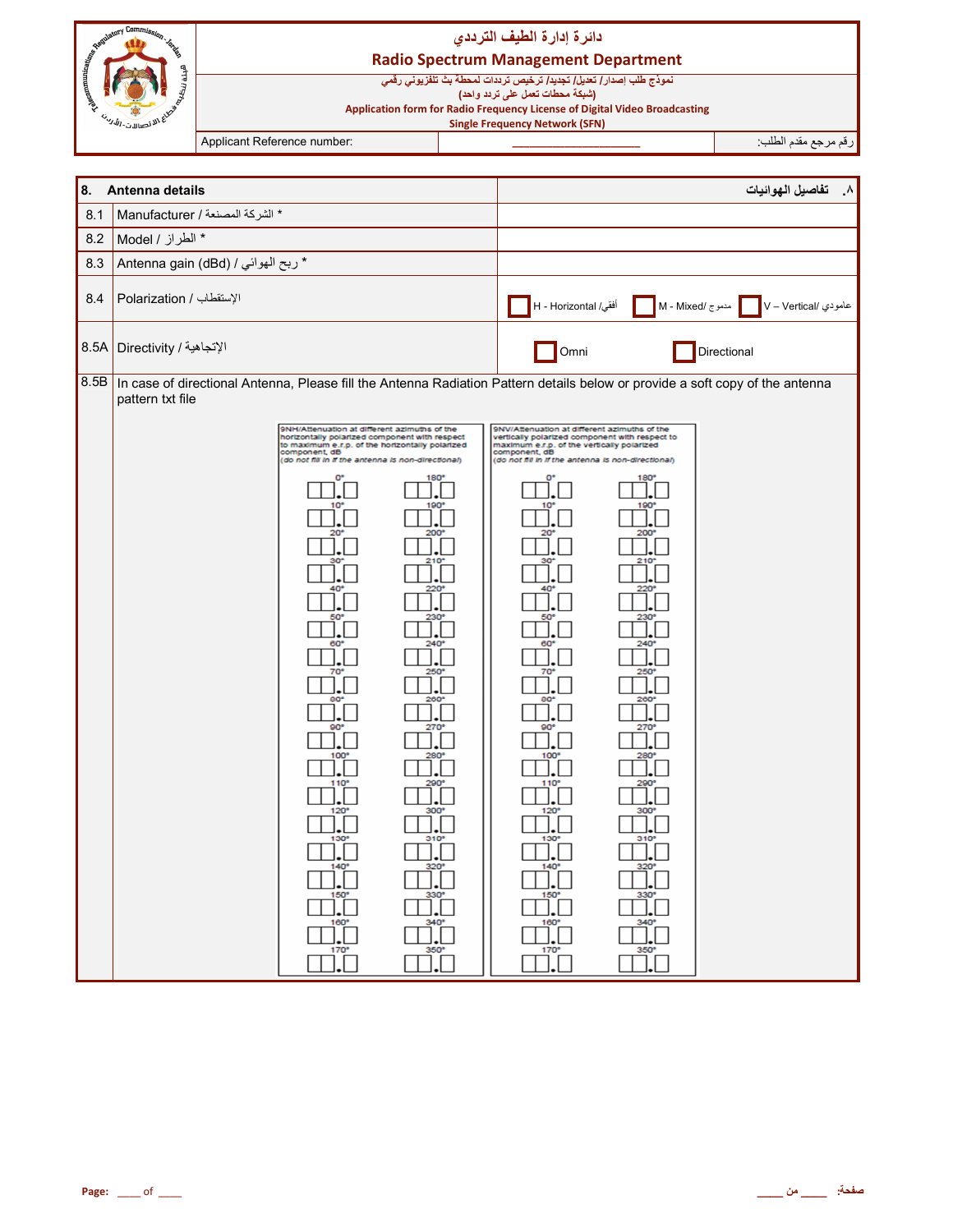

## دائرة إدارة الطيف الترددي

## **Radio Spectrum Management Department**

Applicant Reference number:

رقم مرجع مقدم الطلب.

| 9.   | License(s) List<br>(fill only in case of Renew or Cancel) |               | (تعبأ فقط في حالة التجديد أو الغاء) |
|------|-----------------------------------------------------------|---------------|-------------------------------------|
|      | 9.1                                                       | 9.2           |                                     |
| $\#$ | License Number/                                           | Expiry Date / |                                     |
|      | رقم الترخيص                                               |               | تاريخ انتهاء الصلاحية               |
|      |                                                           |               |                                     |
|      |                                                           |               |                                     |
|      |                                                           |               |                                     |
|      |                                                           |               |                                     |
|      |                                                           |               |                                     |
|      |                                                           |               |                                     |
|      |                                                           |               |                                     |
|      |                                                           |               |                                     |
|      |                                                           |               |                                     |
|      |                                                           |               |                                     |
|      |                                                           |               |                                     |
|      |                                                           |               |                                     |
|      |                                                           |               |                                     |
|      |                                                           |               |                                     |
|      |                                                           |               |                                     |
|      |                                                           |               |                                     |
|      |                                                           |               |                                     |
|      |                                                           |               |                                     |
|      |                                                           |               |                                     |
|      |                                                           |               |                                     |
|      |                                                           |               |                                     |
|      |                                                           |               |                                     |
|      |                                                           |               |                                     |
|      |                                                           |               |                                     |
|      |                                                           |               |                                     |
|      |                                                           | $\prime$      |                                     |
|      |                                                           |               |                                     |

#### Remarks:

 $\blacksquare$ If needed please use more than one copy of this page. <u>ملاحظات:</u><br>-

عند الحاجة يرجى استعمال اكثر من نسخة من هذه الصفحة.